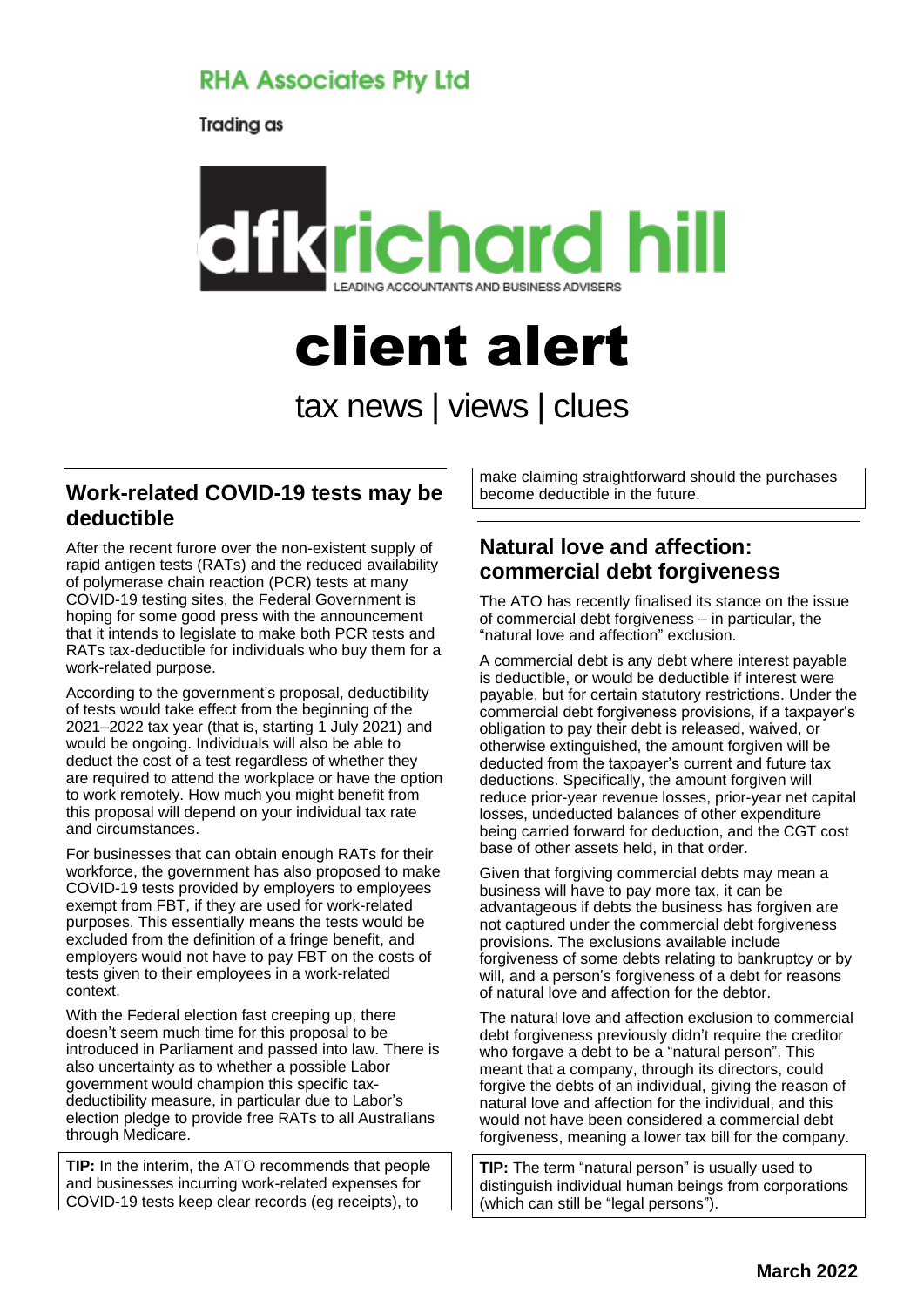In February 2019 the ATO released a draft determination which explicitly stated that the exclusion for debts forgiven for reasons of natural love and affection requires the creditor to be a natural person. This has recently been confirmed in the finalised determination.

While the ATO states that a debt-forgiving creditor must be a natural person and the object of their love and affection must be one or more other natural persons, there is no requirement that the debtor must also be a natural person. For example, this means that the exclusion could apply in circumstances where the debtor is a company, such as where a parent forgives a debt they are owed by a company that is 100% owned by their child or children.

According to the ATO, whether a creditor's decision to forgive a debt is motivated by natural love and affection for a person needs to be determined on a case-by-case basis.

#### **Last chance to claim the loss carryback**

Businesses that need a little more financial help will have one last opportunity to claim the loss carry-back in their 2021–2022 income tax returns. And businesses that have an early balancer substituted account period (SAP) for the 2021-22 income year are eligible to claim the loss carry-back offset before 1 July 2022.

The loss carry-back is a refundable offset that effectively represents the tax that the business would save if it had been able to deduct the loss in an earlier year using the loss year tax rate. It may result in a cash refund, a reduced tax liability, or reduction of a debt owing to the ATO. Eligible businesses include companies, corporate limited partnerships and public trading trusts.

A business may be eligible if it made a tax loss in 2021, carried on a business with an aggregated turnover of less than \$5 billion, had an income tax liability in 2019 or 2020, and has met all of its lodgment obligations for the five prior income years.

Loss carry-back can either be claimed through standard business reporting enabled software, where it has the additional loss carry-back labels required, or by using the paper copy of the company tax return 2021 and attaching a schedule of additional information to report the extra aggregated turnover and loss carry-back labels required.

The ATO has developed a loss carry-back tax offset tool to assist businesses claiming the loss carry-back before 1 July 2022. Once all of the relevant information is provided, the tool will first determine whether the business is eligible to claim the loss carry-back tax offset, then calculate the maximum amount of tax offset available. It will also provide a printable report of the labels which will need to be completed.

# **Tax debts may affect business credit scores**

The ongoing COVID-19 pandemic has caused uncertainty in many parts of the economic and has led to what many experts term a "two-speed economy": while some businesses are recovering well, others continue to suffer from the effects. If your business has had issues paying debts, or you've prioritised trade debts ahead of tax debts, it's important to remember that it may lead to penalties and have a lasting impact on the business.

The best option is to engage with the ATO to manage business debts. Failure to get in touch with the ATO to come to an arrangement will not only affect the potential penalties imposed, but may also affect your business's credit score.

Laws were passed in 2019 which allow the ATO to disclose information about overdue business tax debts to credit reporting agencies. The intended effects include reducing unfair financial advantages obtained by businesses that do not pay their tax on time, and encouraging businesses to engage with the ATO to manage their tax debts to avoid having those debts disclosed.

To protect taxpayers, the laws passed contained some safeguards. Not all tax debts can be disclosed, and even if a business debt satisfies the requirements for reporting, where exceptional circumstances apply to the situation the ATO may still have the discretion to not report the debt information to credit reporting agencies. "Exceptional circumstances" may include, but are not limited to, family tragedy, serious illness and the impact of natural disasters. The ATO will assess claims of exceptional circumstances on a caseby-case basis.

General cash flow issues or financial hardship are not considered to be exceptional circumstances, but if you're experiencing these issues it's best to make contact with the ATO as soon as possible.

Before any debt is disclosed to credit reporting agencies, the ATO must send your business a written notice setting out the criteria that the business has met and the debt information that will be disclosed. The letter will also outline the steps to avoid having the tax debt reported, which you need to take within 28 days of receiving the notice.

### **Contributions into SMSFs: minimum standards**

There are many compliance obligations for trustees of self managed superannuation funds (SMSFs). One of the simplest but most important is ensuring that contributions from members can be accepted into the fund. This involves reporting the tax file numbers (TFNs) of members to the ATO, ensuring nonmandated contributions are not accepted for members over a certain age, and observing certain restrictions on *in specie* (asset) contributions.

**Important**: Clients should not act solely on the basis of the material contained in Client Alert. Items herein are general comments only and do not constitute or convey advice per se. Also changes in legislation may occur quickly. We therefore recommend that our formal advice be sought before acting in any of the areas. Client Alert is issued as a helpful quide to clients and for their private information. Therefore it should be regarded as confidential and not be made available to any person without our prior approval.